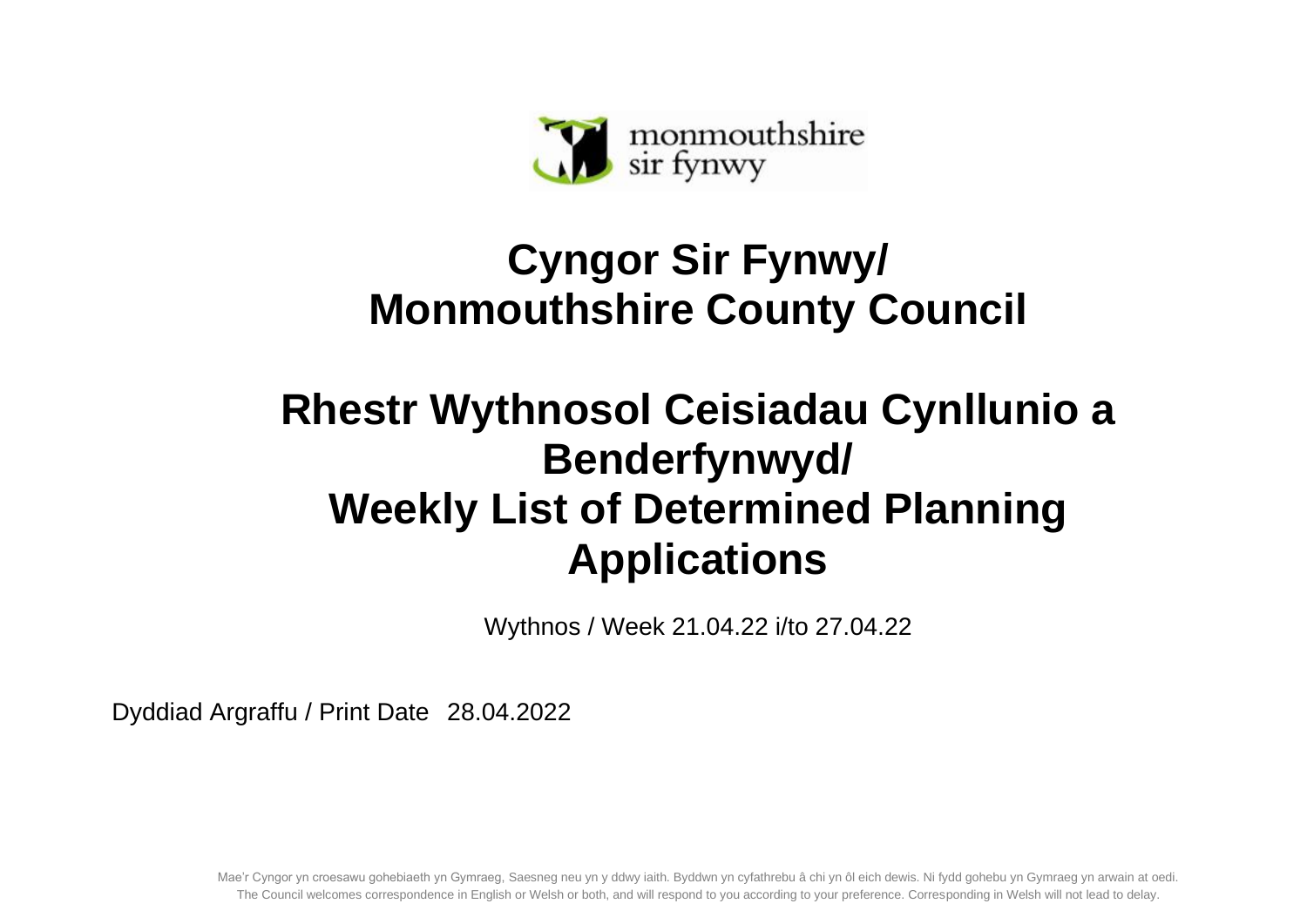| Ward/Ward                                                                        | <b>Rhif Cais/</b><br><b>Application</b><br><b>Number</b> | Disgrifia d o'r<br>Datblygiad/<br><b>Development</b><br><b>Description</b>                                                                                                                                                           | <b>Cyfeiriad Safle/</b><br><b>Site Address</b>                                                                           | Penderfyniad/<br><b>Decision</b> | Dyddiad y<br>Penderfyniad/<br><b>Decision Date</b> | Lefel Penderfyniad/<br><b>Decision Level</b> |
|----------------------------------------------------------------------------------|----------------------------------------------------------|--------------------------------------------------------------------------------------------------------------------------------------------------------------------------------------------------------------------------------------|--------------------------------------------------------------------------------------------------------------------------|----------------------------------|----------------------------------------------------|----------------------------------------------|
| <b>Cantref</b><br>Plwyf/ Parish:<br>Abergavenny<br><b>Town Council</b>           | DM/2022/00357                                            | Partial demolition of front<br>wall to reform access,<br>construct part new wall<br>and piers using<br>reclaimed imperial bricks<br>to match existing,<br>provide new automated<br>sliding timber gate with<br>black metal surround. | Stanhope Lodge<br><b>Chapel Lane</b><br>Abergavenny<br>Monmouthshire<br>NP77BT                                           | Approve                          | 25.04.2022                                         | <b>Delegated Officer</b>                     |
| Lansdown<br>Plwyf/ Parish:<br>Abergavenny<br><b>Town Council</b>                 | DM/2022/00171                                            | Works to veteran Oak<br>(T5)                                                                                                                                                                                                         | <b>Wedgwood Park</b><br>Abergavenny<br>Monmouthshire<br>NP77AF                                                           | Approve                          | 25.04.2022                                         | <b>Delegated Officer</b>                     |
| <b>Priory</b><br>Plwyf/ Parish:<br>Abergavenny<br><b>Town Council</b>            | DM/2022/00312                                            | Replacement of new<br>packaged CO2 gas<br>cooler. Install new 2.4<br>Palisade fence with<br>access gate at ground<br>level on the rear side of<br>the store.                                                                         | <b>Tesco Stores Ltd</b><br>26-27 Frogmore<br><b>Street</b><br>Abergavenny<br>Monmouthshire<br>NP7 5AH                    | Approve                          | 22.04.2022                                         | Delegated Officer                            |
| <b>Mardy</b><br>Plwyf/ Parish:<br>Llantilio<br>Pertholey<br>Community<br>Council | DM/2022/00224                                            | London Plane - Removal<br>of decaying limb of tree<br>which is located<br>alongside highway and<br>near public footpath.                                                                                                             | <b>Field Opposite</b><br><b>St Teilo House</b><br>Ty Gwyn Road<br><b>Llantilio Pertholey</b><br>Monmouthshire<br>NP7 6NY | Approve                          | 25.04.2022                                         | <b>Delegated Officer</b>                     |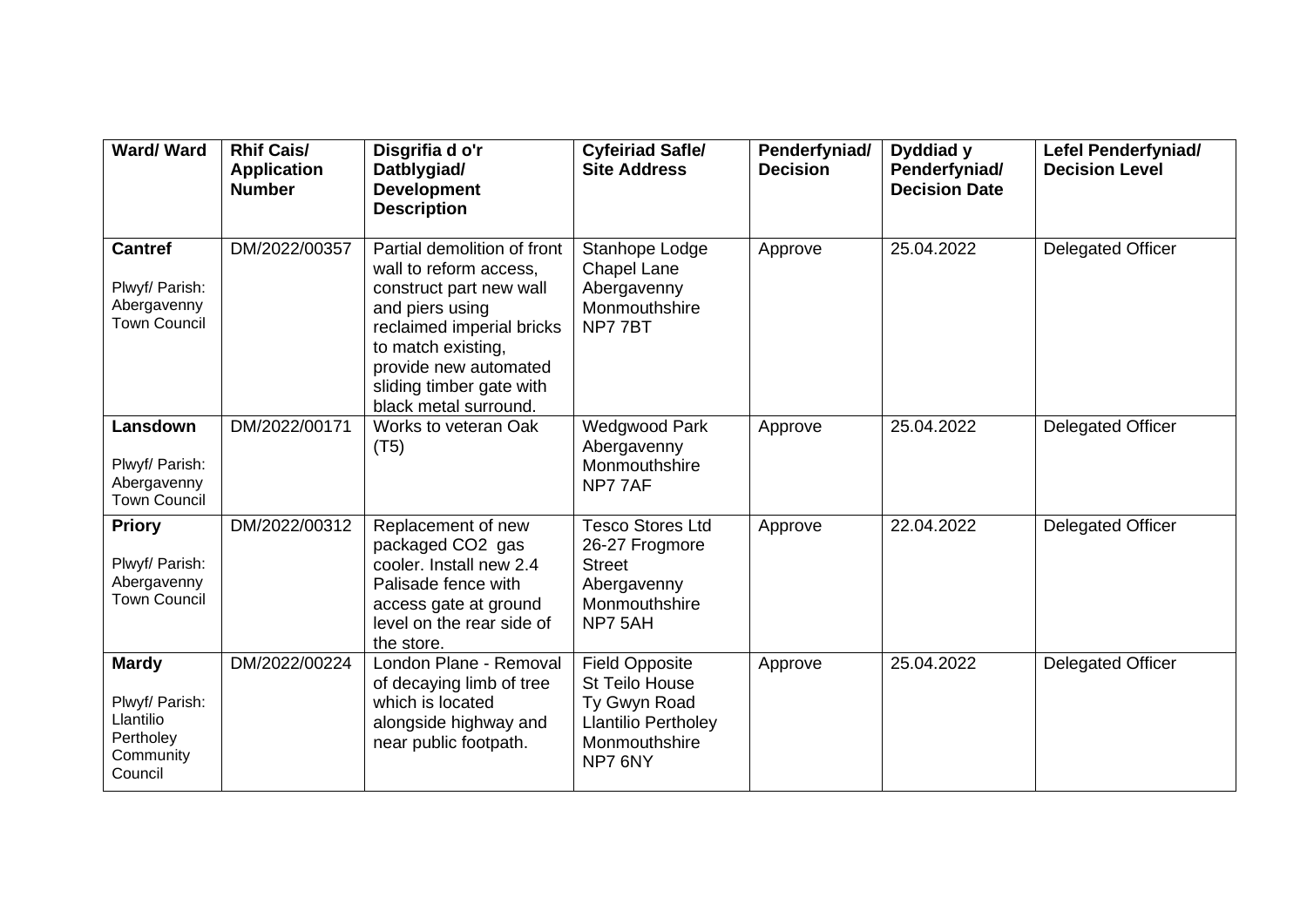| <b>Llantilio</b><br><b>Crossenny</b><br>Plwyf/ Parish:<br>Llantilio<br>Crossenny<br>Community<br>Council | DM/2021/01777 | Construction of garage in<br>rear garden.                                                                                                                                                                                   | 2 Church View<br>Penrhos<br>Raglan<br><b>Usk</b><br>Monmouthshire<br><b>NP15 2LG</b>                                                            | Approve | 27.04.2022 | <b>Delegated Officer</b> |
|----------------------------------------------------------------------------------------------------------|---------------|-----------------------------------------------------------------------------------------------------------------------------------------------------------------------------------------------------------------------------|-------------------------------------------------------------------------------------------------------------------------------------------------|---------|------------|--------------------------|
| <b>Llanover</b><br>Plwyf/ Parish:<br>Llanarth<br>Community<br>Council                                    | DM/2021/01913 | Single storey extension<br>to existing cafeteria/retail<br>to provide new toilets<br>and additional retail<br>space.                                                                                                        | Raglan Garden<br>Centre<br>Ty Newydd Farm To<br>Croes Bychan Hall<br>Croes Bychan<br>Bryngwyn<br><b>Usk</b><br>Monmouthshire<br><b>NP15 2BH</b> | Approve | 22.04.2022 | <b>Delegated Officer</b> |
| <b>Llanover</b><br>Plwyf/ Parish:<br>Llanover<br>Community<br>Council                                    | DM/2022/00110 | Discharge of condition 2<br>(landscape scheme<br>JMDEV.12/PL.02)<br>relating to planning<br>permission M00655.                                                                                                              | Glan Yr Afon Barn<br>Kemeys Road<br>Llanfair Kilgeddin<br>Monmouthshire<br>NP7 9BE                                                              | Approve | 25.04.2022 | <b>Delegated Officer</b> |
| <b>Llanover</b><br>Plwyf/ Parish:<br>Llanarth<br>Community<br>Council                                    | DM/2022/00326 | Fell T18 - ash die back<br>Fell T21 - Serious<br>failings in tree<br>Fell T34 - Acacia dead<br>Area 1 - fell 2 dangerous<br>ash, fell 1 willow<br>(Sprayed in white paint)<br>Crown lift trees identified<br>within report. | The Rectory<br><b>Bettws Lodge Road</b><br><b>Bettws Newydd</b><br>Usk<br>Monmouthshire<br><b>NP15 1JN</b>                                      | Approve | 25.04.2022 | <b>Delegated Officer</b> |
| <b>Mitchel Troy</b><br>Plwyf/ Parish:<br><b>Mitchel Troy</b><br>Community                                | DM/2022/00559 | Conversion of existing<br>garage into additional<br>living accommodation                                                                                                                                                    | Craig Y Dorth Farm<br>Craig-y-dorth Road<br><b>Mitchel Troy</b><br>Common<br><b>Mitchel Troy</b>                                                | Approve | 25.04.2022 | <b>Delegated Officer</b> |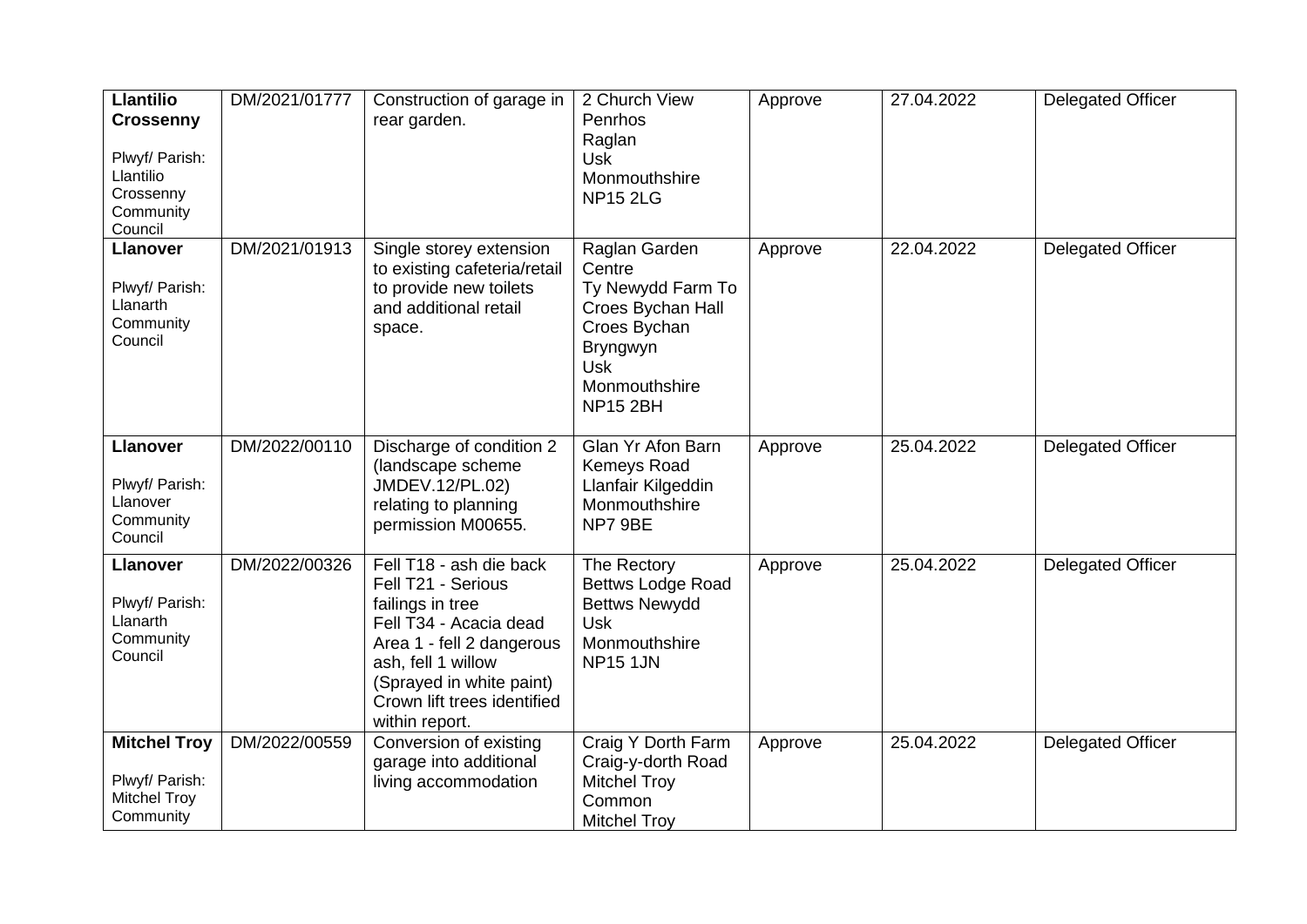| Council                                                                                          |               |                                                                                                                                                                                                                                                                                                                                                                                                                                                                                                                                                                                                                                    | <b>NP25 4JT</b>                                                                                                                                                 |         |            |                          |
|--------------------------------------------------------------------------------------------------|---------------|------------------------------------------------------------------------------------------------------------------------------------------------------------------------------------------------------------------------------------------------------------------------------------------------------------------------------------------------------------------------------------------------------------------------------------------------------------------------------------------------------------------------------------------------------------------------------------------------------------------------------------|-----------------------------------------------------------------------------------------------------------------------------------------------------------------|---------|------------|--------------------------|
|                                                                                                  |               |                                                                                                                                                                                                                                                                                                                                                                                                                                                                                                                                                                                                                                    |                                                                                                                                                                 |         |            |                          |
| <b>Llanbadoc</b><br>Plwyf/ Parish:<br>Llanbadoc<br>Community<br>Council                          | DM/2022/00030 | Tree safety and access<br>following tree safety<br>assessment.<br>Tree safety assessment<br>carried out to QTRA<br>standard                                                                                                                                                                                                                                                                                                                                                                                                                                                                                                        | <b>County Hall</b><br><b>Democratic Centre</b><br>A472 Little Henrhiw<br>To The Island<br>Rhadyr<br>Llanbadoc<br><b>Usk</b><br>Monmouthshire<br><b>NP15 1GA</b> | Approve | 25.04.2022 | <b>Delegated Officer</b> |
| <b>Trellech</b><br><b>United</b><br>Plwyf/ Parish:<br>Trellech<br>United<br>Community<br>Council | DM/2022/00324 | Erection of a single<br>storey timber framed<br>shed, lean-to and<br>parking area replacing a<br>dilapidated timber shed.<br>The shed is clad in green<br>corrugated metal with an<br>open, Yorkshire boarding<br>clad, work area to its<br>easterly elevation,<br>together with a<br>completely open timber<br>framed lean-to area for<br>equipment storage under<br>cover on the northerly<br>side, adjacent to the<br>hedge.<br>On the westerly side, a<br>flat parking area has<br>been created for a<br>vintage tractor and trailer<br>parking.<br>The barn is adjacent to<br>the bee apiary on its<br>easterly elevation and | <b>Bwthyn Celyn</b><br>Prysg Wood Lane<br>Llanishen<br>Chepstow<br>Monmouthshire<br><b>NP166QS</b>                                                              | Approve | 22.04.2022 | <b>Delegated Officer</b> |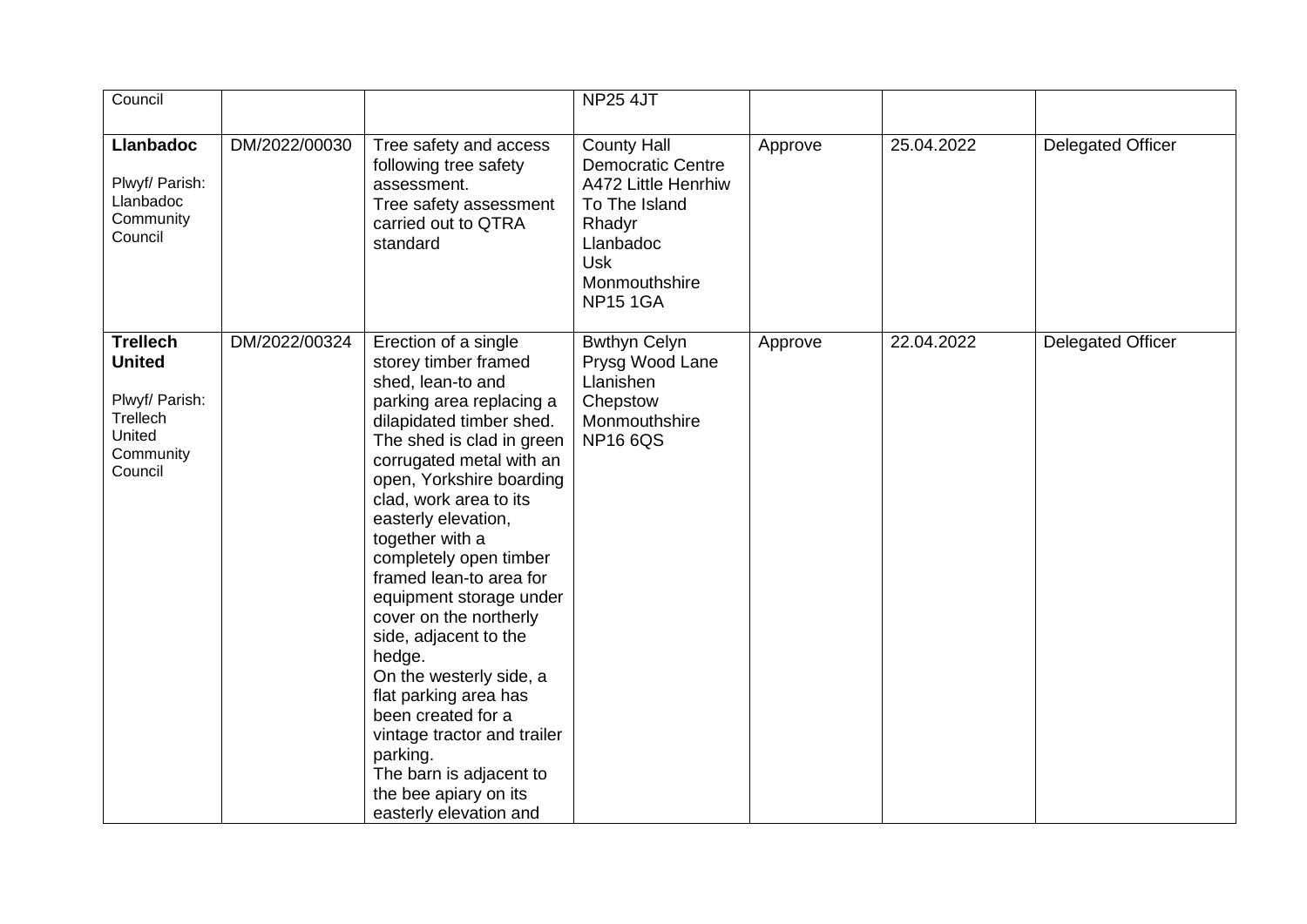|                                                                             |               | replaces an existing<br>large wooden storage<br>shed in the same<br>location that had become<br>dilapidated.                                                                                                                                                                                                                                                                                           |                                                                                                                   |         |            |                          |
|-----------------------------------------------------------------------------|---------------|--------------------------------------------------------------------------------------------------------------------------------------------------------------------------------------------------------------------------------------------------------------------------------------------------------------------------------------------------------------------------------------------------------|-------------------------------------------------------------------------------------------------------------------|---------|------------|--------------------------|
| <b>Usk</b><br>Plwyf/ Parish:<br>Usk Town<br>Council                         | DM/2021/02080 | Discharge of conditions<br>relating to application<br>DM/2021/00124;<br>Condition 03 (window<br>and door elevations,<br>vertical and horizontal<br>cross sections attached).<br>Condition 04 (vertical<br>sections). Condition 05<br>(velux Conservation roof<br>light details attached).<br>Condition 06.<br>(solar hot water, solar<br>photovoltaic panel and<br>air source heat pump<br>brochures). | <b>Wellesley Coach</b><br>House<br>27A New Market<br><b>Street</b><br>Usk<br>Monmouthshire<br><b>NP151AU</b>      | Approve | 22.04.2022 | <b>Delegated Officer</b> |
| Llangybi<br>Fawr<br>Plwyf/ Parish:<br>Llangybi Fawr<br>Community<br>Council | DM/2022/00229 | Retention of 6ft high<br>gates to replace existing<br>5 bar gate.                                                                                                                                                                                                                                                                                                                                      | <b>Little Cider Mill Barn</b><br><b>Tre Herbert Road</b><br>Croesyceiliog<br>Monmouthshire<br><b>NP44 2DE</b>     | Refuse  | 22.04.2022 | <b>Delegated Panel</b>   |
| <b>St Arvans</b><br>Plwyf/ Parish:<br>Tintern<br>Community<br>Council       | DM/2021/01904 | Discharge of conditions 3<br>(scheme of historic<br>environment mitigation),<br>4 (means of access), 5<br>(CTMP), 10(Lighting)<br>and 13 (Samples of<br>proposed external<br>finishes) for planning<br>decision<br>DM/2019/00603.                                                                                                                                                                      | Land Between<br><b>Chapel Cottage And</b><br><b>Gower Cottage</b><br><b>Glyn View</b><br>Tintern<br>Monmouthshire | Approve | 25.04.2022 | <b>Delegated Officer</b> |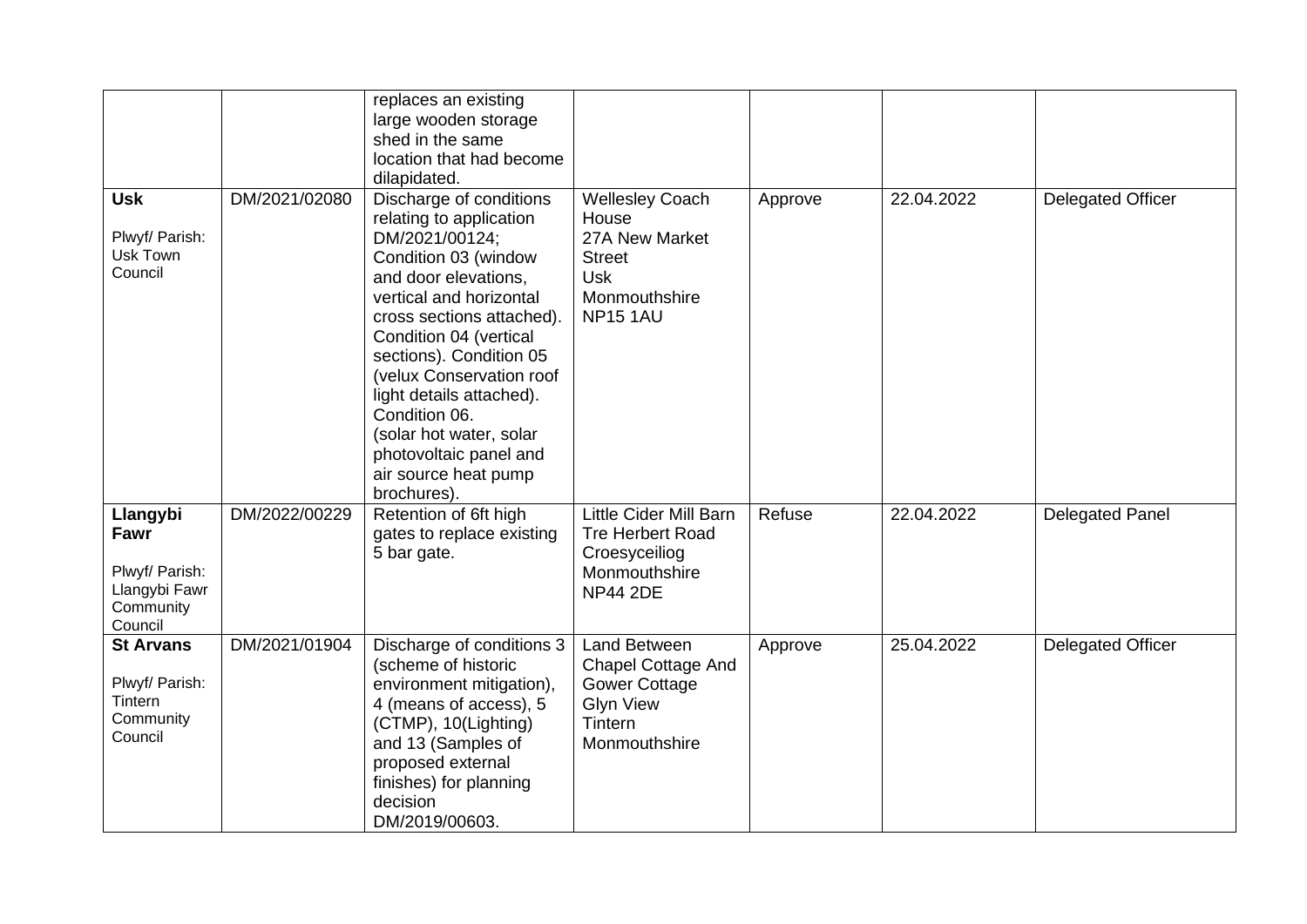| <b>St Arvans</b><br>Plwyf/ Parish:<br>St Arvans<br>Community<br>Council | DM/2022/00198 | Construction a timber<br>outbuilding in our<br>garden. The structure will<br>have a flat roof and<br>include a w/c and be<br>used as a gym/home<br>office.                                                                                                                                                                                                                                                                                                                                                                   | <b>High Beech</b><br>Devauden Road<br><b>St Arvans</b><br>Chepstow<br>Monmouthshire<br><b>NP16 6EZ</b>                                      | Approve | 21.04.2022 | <b>Delegated Officer</b> |
|-------------------------------------------------------------------------|---------------|------------------------------------------------------------------------------------------------------------------------------------------------------------------------------------------------------------------------------------------------------------------------------------------------------------------------------------------------------------------------------------------------------------------------------------------------------------------------------------------------------------------------------|---------------------------------------------------------------------------------------------------------------------------------------------|---------|------------|--------------------------|
| <b>Caerwent</b><br>Plwyf/ Parish:<br>Caerwent<br>Community<br>Council   | DM/2022/00572 | NMA relating to<br>application<br>DM/2019/00673 - We<br>may not go ahead with<br>the complete plans and if<br>we don't, we would like<br>to add a window in the<br>existing bathroom.                                                                                                                                                                                                                                                                                                                                        | Castle View Barn<br>Lower House Farm<br>Road From<br>Dovecote Barn To<br>A48<br><b>Llanfair Discoed</b><br>Monmouthshire<br><b>NP16 6LX</b> | Approve | 21.04.2022 | <b>Delegated Officer</b> |
| <b>St Marys</b><br>Plwyf/ Parish:<br>Chepstow<br><b>Town Council</b>    | DM/2022/00234 | Green Grafters will be at<br>School Hill Centre on the<br>14th February<br>undertaking the hedge<br>trimming around the<br>centre also pollarding the<br>trees along School hill<br>and the trimming of the<br>two Cherry trees along<br>the Exmouth Place<br>frontage. It was agreed a<br>number of years ago that<br>pollarding would be<br>carried out approximately<br>every 5 to 7 years and<br>Cherry tree trimming<br>annually as necessary to<br>keep branches away<br>from buildings without<br>the requirement for | Unit 3<br>School Hill Trading<br>Estate<br><b>Station Road</b><br>Chepstow<br>Monmouthshire<br><b>NP16 5PH</b>                              | Approve | 25.04.2022 | <b>Delegated Panel</b>   |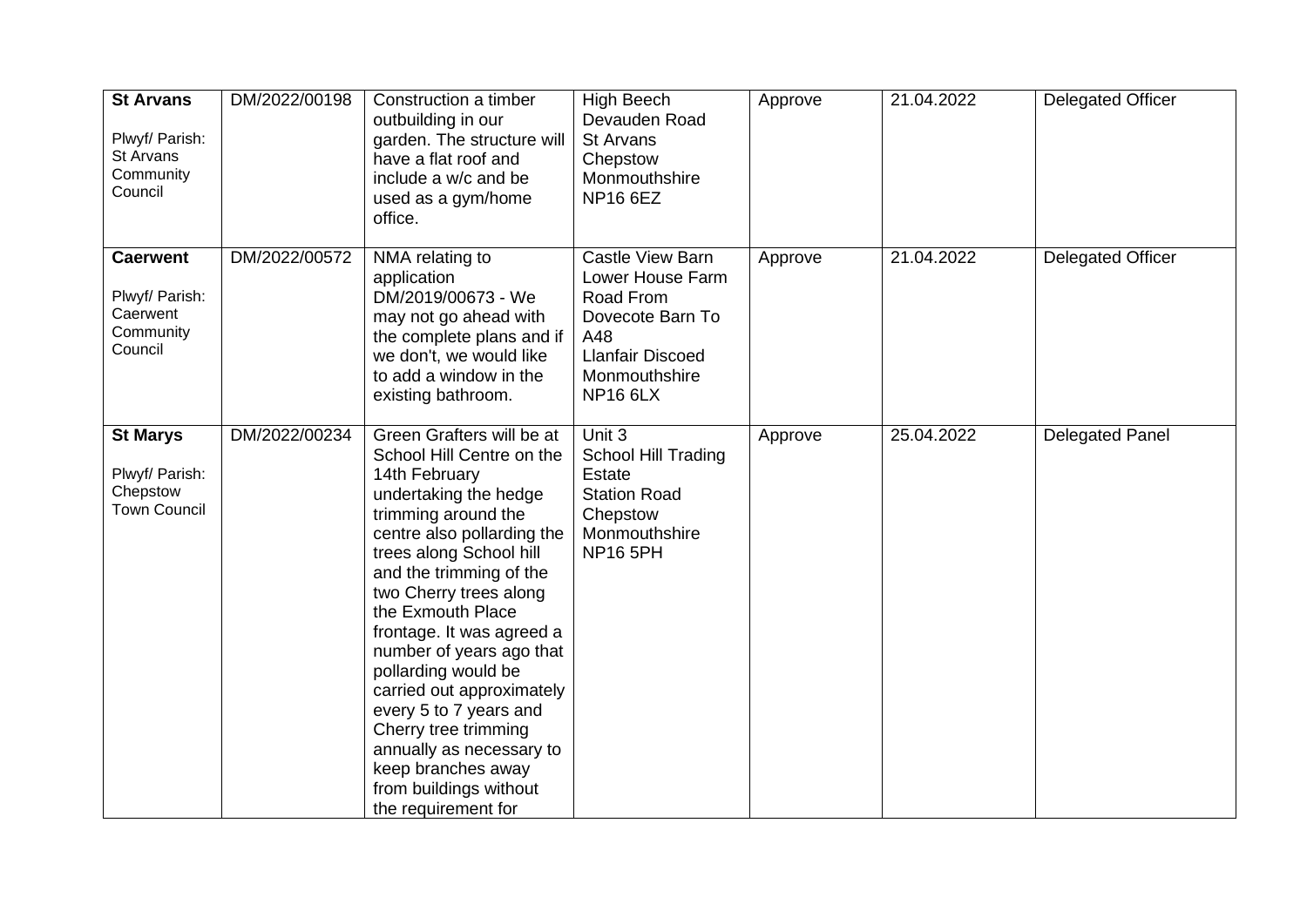|                                                                                       |               | formal application on<br>each occasion.                                                                                      |                                                                                                 |         |            |                          |
|---------------------------------------------------------------------------------------|---------------|------------------------------------------------------------------------------------------------------------------------------|-------------------------------------------------------------------------------------------------|---------|------------|--------------------------|
| <b>Rogiet</b><br>Plwyf/ Parish:<br>Rogiet<br>Community<br>Council                     | DM/2022/00335 | Single story garden<br>building to function as<br>outdoor storage and<br>multi-purpose room (i.e.<br>office & social space). | 16 Cherry Close<br>Rogiet<br>Monmouthshire<br><b>NP26 3SQ</b>                                   | Approve | 26.04.2022 | <b>Delegated Officer</b> |
| <b>West End</b><br>Plwyf/ Parish:<br><b>Caldicot Town</b><br>Council                  | DM/2021/02082 | Digging out front garden<br>for extra parking.                                                                               | 3 Tennyson Road<br>Caldicot<br>Monmouthshire<br><b>NP26 4LJ</b>                                 | Approve | 21.04.2022 | <b>Delegated Officer</b> |
| <b>Caldicot</b><br><b>Castle</b><br>Plwyf/ Parish:<br><b>Caldicot Town</b><br>Council | DM/2022/00528 | Conversion of garage<br>into office.                                                                                         | 28 Budden Crescent<br>Caldicot<br>Monmouthshire<br><b>NP26 4PP</b>                              | Approve | 26.04.2022 | <b>Delegated Officer</b> |
| <b>Portskewett</b><br>Plwyf/ Parish:<br>Portskewett<br>Community<br>Council           | DM/2022/00062 | To build a Log Cabin on<br>the piece of garden to<br>the west side of the<br>property.                                       | The Old Forge<br>The Old Smithy<br>Main Road<br>Portskewett<br>Monmouthshire<br><b>NP26 5SG</b> | Approve | 27.04.2022 | <b>Delegated Officer</b> |
| <b>Castle</b><br>Plwyf/ Parish:<br>Abergavenny<br><b>Town Council</b>                 | DM/2021/02021 | <b>Single Storey Ultraroof</b><br>style extension.                                                                           | 20 Clos Y Pinwydd<br>Abergavenny<br>Monmouthshire<br>NP7 5JP                                    | Approve | 27.04.2022 | <b>Delegated Officer</b> |
| <b>Castle</b><br>Plwyf/ Parish:<br>Abergavenny<br><b>Town Council</b>                 | DM/2022/00362 | Storm damaged Lime<br>tree - notice of intent to<br>carry out works to a tree<br>within a Conservation<br>Area.              | <b>Larchfield House</b><br>Monmouth Road<br>Abergavenny<br>Monmouthshire<br>NP7 5LB             | Approve | 25.04.2022 | <b>Delegated Officer</b> |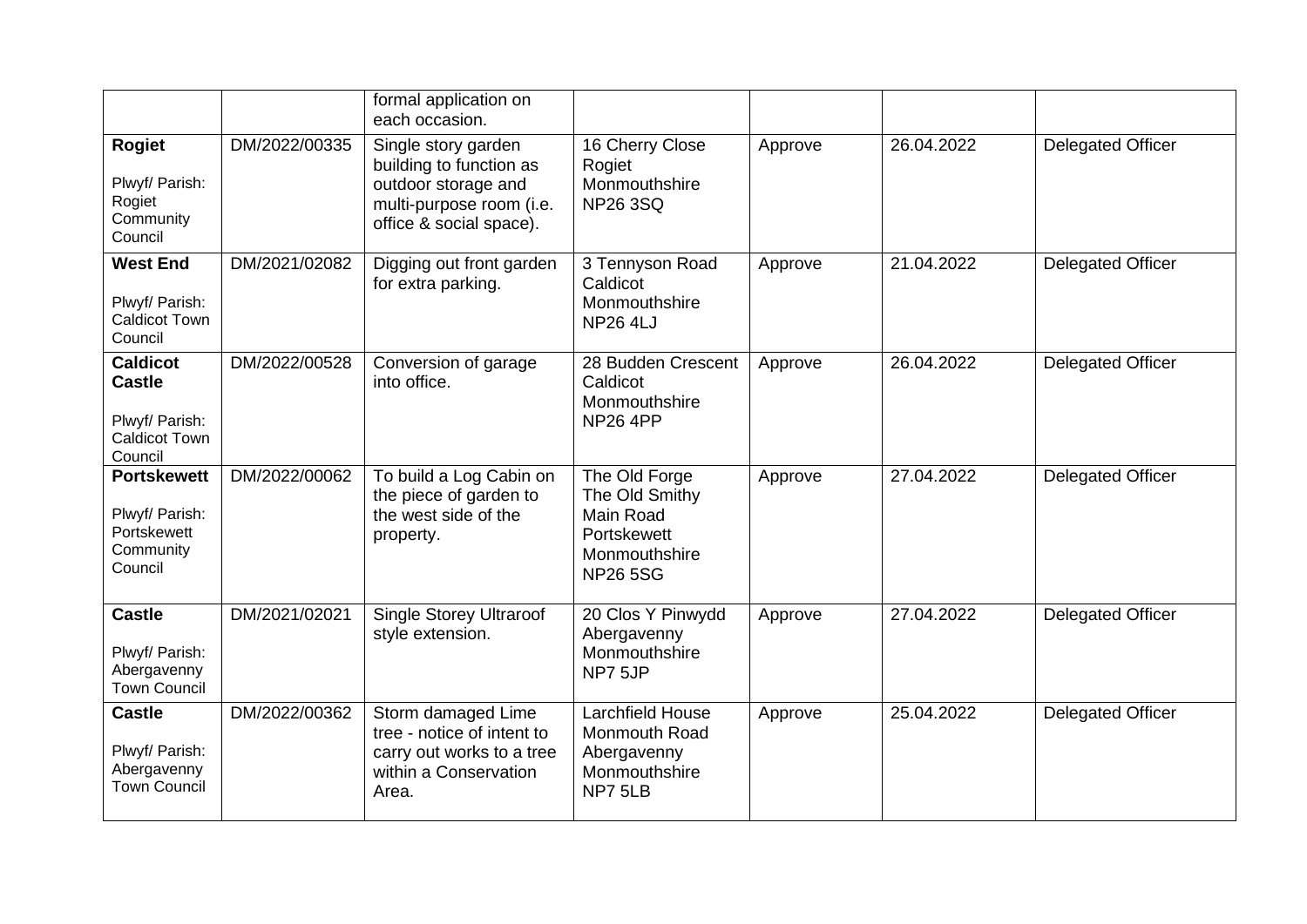| <b>Devauden</b><br>Plwyf/ Parish:<br>Llangwm<br>Community<br>Council                       | DM/2022/00345 | Oak T16 - reduce<br>canopy by 2 to 3 metres.                                                                                                                 | 6 St Tysoi Close<br>Llansoy<br><b>Usk</b><br>Monmouthshire<br><b>NP15 1EF</b>                       | Approve    | 25.04.2022 | <b>Delegated Officer</b> |
|--------------------------------------------------------------------------------------------|---------------|--------------------------------------------------------------------------------------------------------------------------------------------------------------|-----------------------------------------------------------------------------------------------------|------------|------------|--------------------------|
| <b>Devauden</b><br>Plwyf/ Parish:<br>Llangwm<br>Community<br>Council                       | DM/2022/00372 | <b>Single Storey Side</b><br>Extension.                                                                                                                      | The Old Shop<br>The Crosshands To<br>Old Quarry Road<br>Llansoy<br>Monmouthshire<br><b>NP15 1DF</b> | Approve    | 26.04.2022 | <b>Delegated Officer</b> |
| <b>Devauden</b><br>Plwyf/ Parish:<br>Devauden<br>Community<br>Council                      | DM/2022/00556 | Agricultural shed<br>(amendment to<br>DM/2021/01318)                                                                                                         | <b>Berth Crwyn</b><br>Llansoy<br><b>Usk</b><br><b>NP15 1DU</b>                                      | Acceptable | 26.04.2022 | <b>Delegated Officer</b> |
| <b>Dixton With</b><br><b>Osbaston</b><br>Plwyf/ Parish:<br>Monmouth<br><b>Town Council</b> | DM/2022/00375 | Proposed alteration and<br>extensions to existing<br>first floor.                                                                                            | 21 The Gardens<br>Monmouth<br>Monmouthshire<br><b>NP25 3HF</b>                                      | Approve    | 26.04.2022 | Delegated Officer        |
| <b>Dixton With</b><br><b>Osbaston</b><br>Plwyf/ Parish:<br>Monmouth<br><b>Town Council</b> | DM/2022/00390 | New single garage and<br>upgrading of existing<br>access from Prospect<br>Road.                                                                              | The Prospect<br><b>Prospect Road</b><br>Monmouth<br>Monmouthshire<br><b>NP25 3SZ</b>                | Approve    | 22.04.2022 | Delegated Officer        |
| <b>Drybridge</b><br>Plwyf/ Parish:<br>Monmouth<br><b>Town Council</b>                      | DM/2021/00392 | Non material<br>amendments in relation<br>to planning consent<br>DC/2016/00041 - Two<br>disabled spaces<br>removed on the exit road<br>of the Wye Bridge Car | <b>Wyebridge Street</b><br>Monmouth<br><b>NP25 3DL</b>                                              | Approve    | 27.04.2022 | <b>Delegated Officer</b> |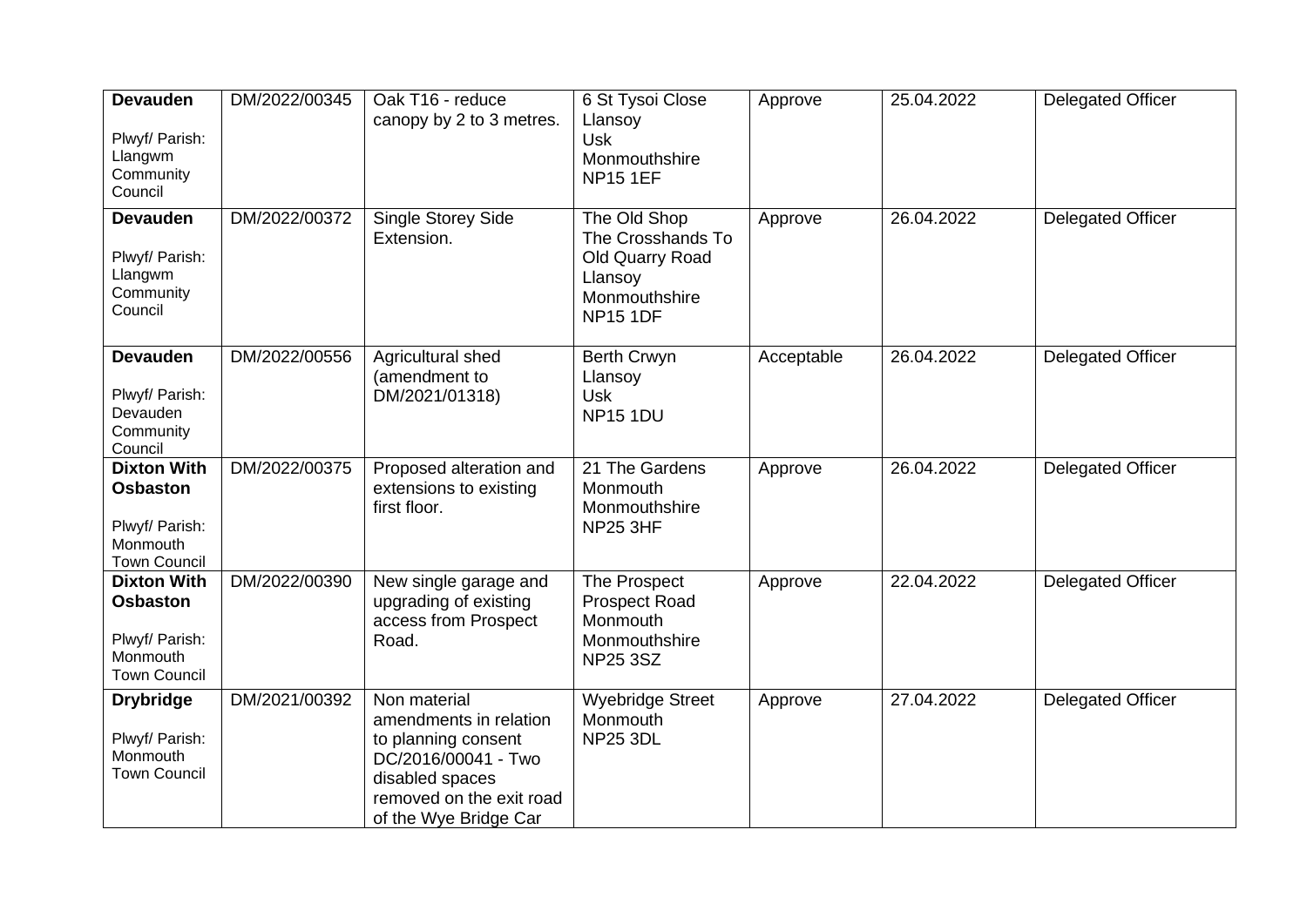| <b>Drybridge</b><br>Plwyf/ Parish: | DM/2022/00297 | Park. One disabled<br>space added to the rear<br>with footway to link to the<br>subway and existing<br>footway network.<br>Additional landscaping<br>between disabled space<br>and existing wall/flats. An<br>additional tree is saved<br>from removal as per the<br>original design. Passive<br>provision for EV charging<br>points. Two additional<br>disabled spaces will be<br>provided in Glendower<br>carpark. Knee rail<br>wooden fence to the<br>Southern side of the<br>parking area.<br>It is proposed to create<br>an opening in the wall on<br>the ground floor north | Monmouth<br>Automatic<br>Telephone   | Approve | 25.04.2022 | <b>Delegated Officer</b> |
|------------------------------------|---------------|-----------------------------------------------------------------------------------------------------------------------------------------------------------------------------------------------------------------------------------------------------------------------------------------------------------------------------------------------------------------------------------------------------------------------------------------------------------------------------------------------------------------------------------------------------------------------------------|--------------------------------------|---------|------------|--------------------------|
| Monmouth                           |               | elevation. A hardwood                                                                                                                                                                                                                                                                                                                                                                                                                                                                                                                                                             | Exchange                             |         |            |                          |
| <b>Town Council</b>                |               | frame will be fixed into                                                                                                                                                                                                                                                                                                                                                                                                                                                                                                                                                          | <b>Priory Street</b>                 |         |            |                          |
|                                    |               | the opening. An acoustic                                                                                                                                                                                                                                                                                                                                                                                                                                                                                                                                                          | Monmouth                             |         |            |                          |
|                                    |               | ventilation louvre will be<br>installed into the opening                                                                                                                                                                                                                                                                                                                                                                                                                                                                                                                          | <b>NP25 3NX</b>                      |         |            |                          |
|                                    |               | and fixed to the frame.                                                                                                                                                                                                                                                                                                                                                                                                                                                                                                                                                           |                                      |         |            |                          |
|                                    |               | The louvre will be a                                                                                                                                                                                                                                                                                                                                                                                                                                                                                                                                                              |                                      |         |            |                          |
|                                    |               | brown painted finish to                                                                                                                                                                                                                                                                                                                                                                                                                                                                                                                                                           |                                      |         |            |                          |
|                                    |               | match two existing                                                                                                                                                                                                                                                                                                                                                                                                                                                                                                                                                                |                                      |         |            |                          |
|                                    |               | louvres already installed                                                                                                                                                                                                                                                                                                                                                                                                                                                                                                                                                         |                                      |         |            |                          |
|                                    |               | below the proposed one,                                                                                                                                                                                                                                                                                                                                                                                                                                                                                                                                                           |                                      |         |            |                          |
|                                    |               | in the building.                                                                                                                                                                                                                                                                                                                                                                                                                                                                                                                                                                  |                                      |         |            |                          |
| Grofield                           | DM/2021/02010 | Change of use from A1                                                                                                                                                                                                                                                                                                                                                                                                                                                                                                                                                             | Abergavenny Music<br>23 Cross Street | Approve | 26.04.2022 | <b>Delegated Officer</b> |
|                                    |               |                                                                                                                                                                                                                                                                                                                                                                                                                                                                                                                                                                                   |                                      |         |            |                          |
| Plwyf/ Parish:                     |               | to Sui Generis, and<br>changes to advertising                                                                                                                                                                                                                                                                                                                                                                                                                                                                                                                                     | Abergavenny                          |         |            |                          |